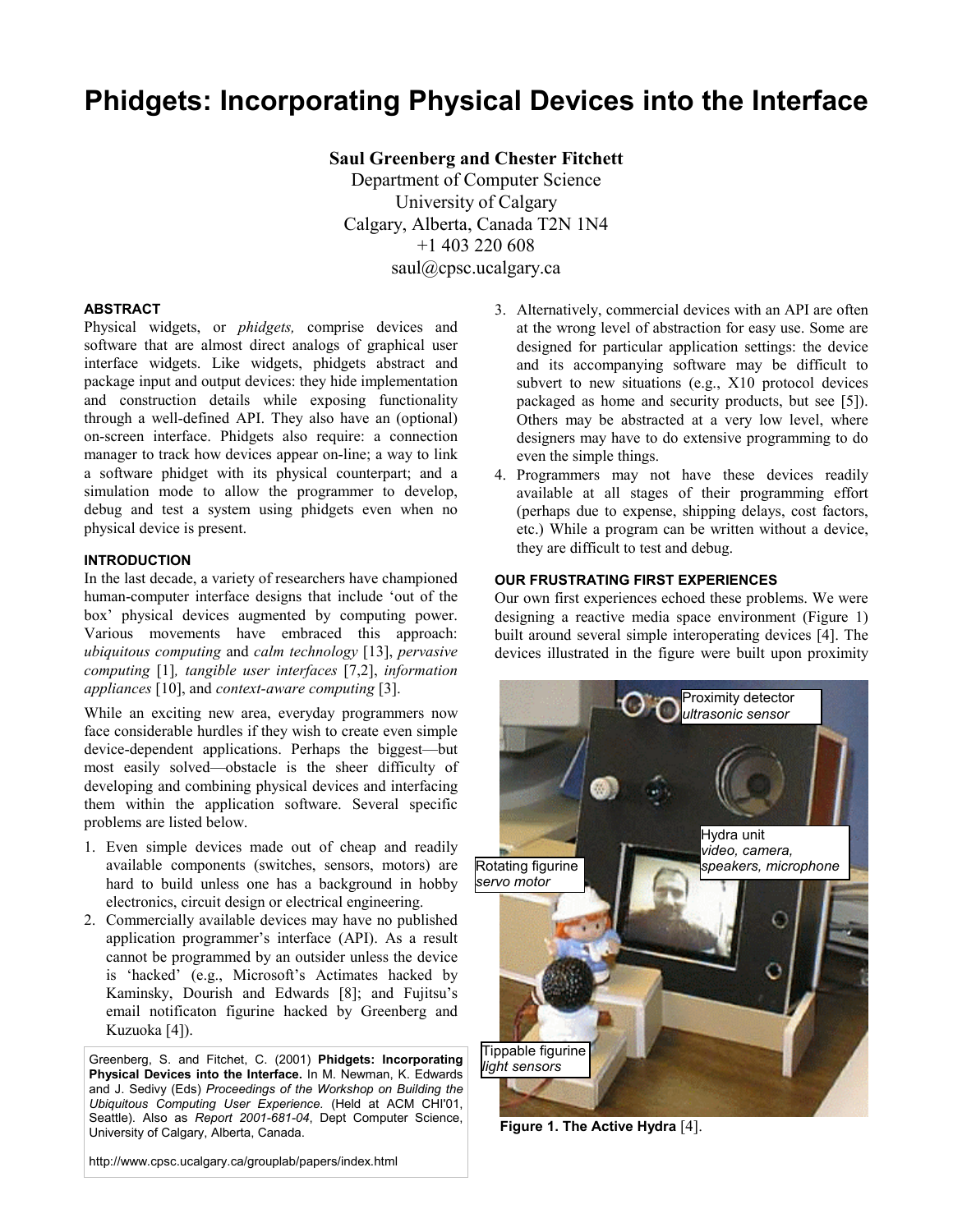sensors, servo motors and light sensors, as well as switched cameras, microphones, speakers, and small video displays. While our overall focus was on media space design (details in [4]), we found ourselves immersed in a quagmire of tediousness: selecting and purchasing small electrical components and hobby kits, circuit board design, microprocessor programming, wire protocol development, and so on. Fortunately for us computer scientists, visiting collaborator Kuzuoka (an electrical engineer) did all the hardware/microprocessor work. Still, we expended considerable time (months) and effort developing and debugging these devices and their related low-level software. Although successful as a stand-alone project, the tale ended poorly: after Kuzuoka left the software and the devices themselves became almost impossible to maintain or extend. The problem was that we had built a working prototype, but had not really considered how individual devices and its software could be maintained, modified and reused in different ways. Consequently, the devices ended up in a cardboard box, full of unrealized potential.

### **THE PHIDGET CONCEPT**

We then made a concerted effort to think about how we could package devices and their accompanying software. We wanted devices that were easy to program, test, debug, and extend. Most importantly, we wanted devices that were simple enough so that we could concentrate on the overall user interface design instead of low-level device construction and implementation. Our approach was to develop physical widgets, or *phidgets*, that are almost direct analogs to how graphical user interface widgets are packaged and 'dropped into' applications<sup>1</sup>. As we will see, a phidget comprises a device and an API to it via a corresponding software.

#### **Why GUI Widgets are so successful**

l

GUI widgets have greatly simplified the programmer's development of interactive software. They abstract and package well-designed standard and non-standard input and output controls. They hide (often difficult) implementation details, while exposing functionality through a well-defined API. Through relatively simple programming, they can be interconnected so they can work in concert with one another. As a toolkit set, widgets give the programmer a good repertoire of graphical components that can be used to assemble an interface [9]. The result is that programmers using widgets could concentrate on GUI interface design rather than low-level graphical programming<sup>2</sup>.

#### **Phidgets as Physical Widgets**

As with conventional GUI widgets, the important idea of a phidget is that it presents the programmer with an easily used entity that can be inserted into an application. They both provide an abstracted and well-defined interface: one to a graphical interactive device, the other to a physical one. Both hide details of how the entity is implemented. Unlike conventional widgets, phidgets require a few more things.

- 1. *Connection manager.* Whereas GUI widgets are always available to the application at run time, physical devices may appear and disappear. For example, during run time a device may come on-line or go off-line, or it may have intermittent connectivity. The job of a connection manager is to inform the application program about the appearance and disappearance of particular devices, and to give the programmer a 'handle' to devices as they appear.
- 2. *Identification.* There must be a way to link a software phidget with its physical counterpart. While not a problem when there are only a few well-known devices attached to a single computer, this can become an issue when several devices of the same type (but perhaps with different end uses) are attached to the computer, or where the types and numbers of devices are not known ahead of time.
- 3. *Simulation mode.* For software development purposes, the same phidget code should work in a simulation mode. That is, the software designer should be able to program, debug and test the system even if the actual physical device corresponding to the phidget is absent. This could include an extended API to set the simulation characteristics of the device, and a graphical representation that allows a person to interactively see and optionally set the device state.

# **WHAT WE BUILT**

With these features in mind, we designed and built several phidgets. Most of our phidgets are built around the CY7C63000 USB micro-controller from Cypress Semiconductor. Our phidgets connect via the USB port to a computer running MS Windows, and are seen by Windows as a USB device<sup>3</sup>. Each device knows and can transmit its phidget type, as well as an identification number that is unique for a phidget instance of that type (see Point 2 above). On the software side, we wrapped all the software used to interact with a particular device type (including the wire protocol and the device driver interface) as an ActiveX COM Component. That is, programmers can create a software instance of a phidget component, and can access any of its (abstracted) properties, methods and events via a documented and simple API. This phidget component can operate in a simulated mode (where the software mimics the

-

<sup>&</sup>lt;sup>1</sup>Phidgets differ from Phicons [12]. Phicons are input instruments. Phidgets are programmable components representing physical objects.

<sup>2</sup> Myers [9] argues that there is a disparity in many GUI toolkits, where building control panels of widgets is extremely easy, but composing non-widget graphics is hard.

<sup>3</sup> We also built phidgets atop the 16F84 micrcontroller from Microchip Inc. which connected to the RS-232 serial port. We may build future versions atop X10 and/or wireless protocols.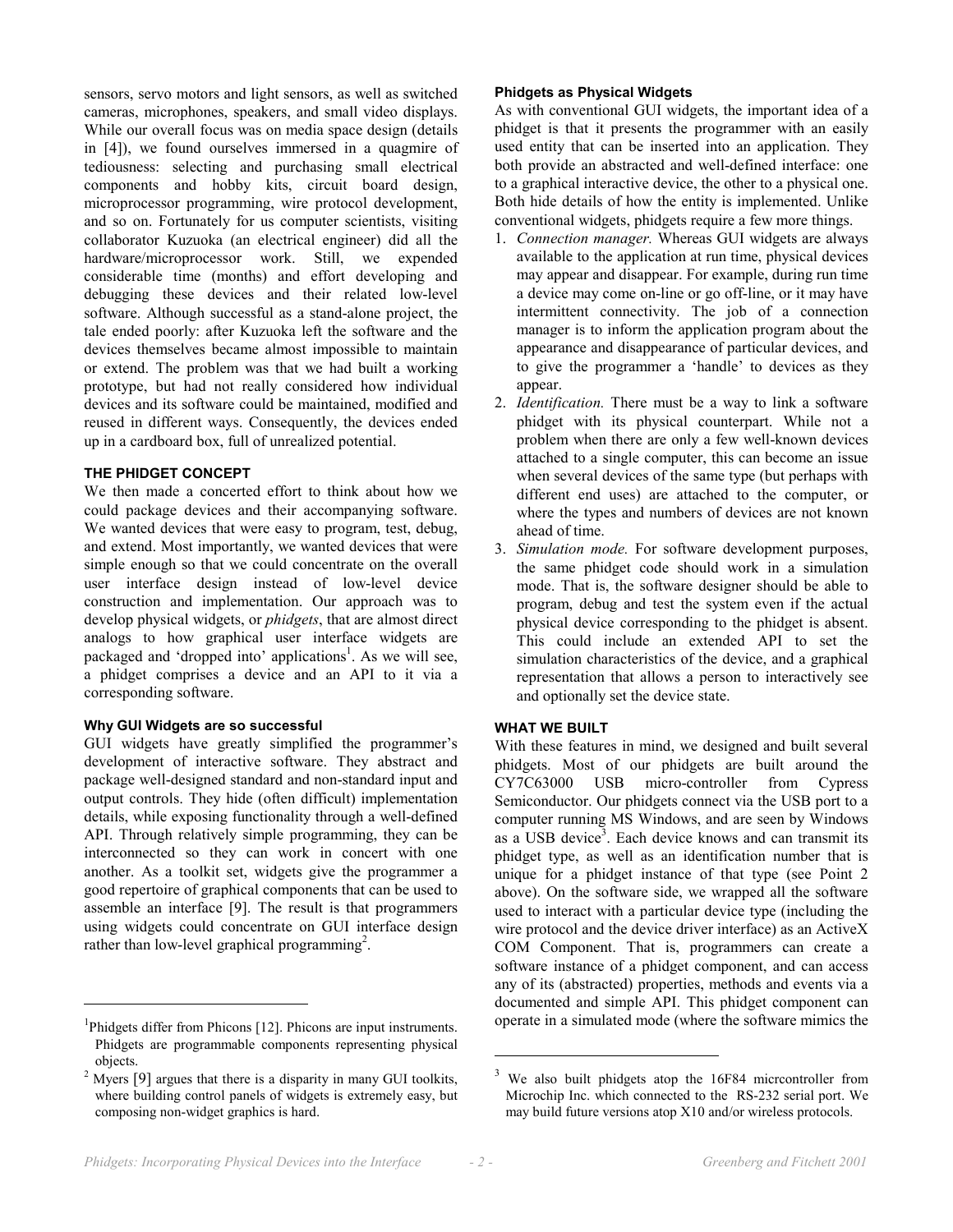device's behavior: see Point 3), or it can be connected to an actual physical device (Point 1). Each phidget component also has a corresponding visual component (an ActiveX control). This provides a visual on-screen interface to the device that display its real or simulated state, and that optionally lets an end-user interactively control it. Finally, another ActiveX component acts as a connection manager: it raises an event at run time when devices connect or disconnect. The programmer can check the device's type and identification (if needed), and then connect that device to its matching phidget component.

# **Example**

Phidgets we have built (or have almost completed) include:

- *GlabServo:* a controller for several servo motors, where the position of each motor can be set programmatically (see Figure 2);
- *GlabPowerBar:* a power bar where individual outlets can be programmatically turned on and off for various time durations;
- *GlabProximitySensor:* a device that periodically determines how close something is to it;
- *GlabIO:* a device that controls up to 8 simple output devices (e.g., LEDs) and returns the state of up to 8 simple input devices (e.g., switches and heat sensors).



**Figure 3. The complete program for controlling an odd physical clock**



**Figure 2. The undecorated Servo phidget device** 

The Visual Basic program in Figure 3 illustrates the complete source for an application that uses the PhidgetManager and the GlabServo phidget to implement a physical 'clock' with two flaps that open or close every second (the flaps are just bits of plastic glued each motor platform). While a nonsense application, it does serve to illustrate how simple it can be to program physical devices. We could also (with few changes) simulate this application by using the visual version of the servo phidget and seeing its behavior on screen.

> Even this simple phidget set can let people replicate existing physical Natalie Jeremijenko pioneering *Dangling String*—an 8 foot plastic string that vibrates to indicate the amount of local Ethernet traffic [13]—can be easily created using the GlabServo with a program similar to that illustrated in Figure 2. Dahley, Wisneski, and Ishii's *Pinwheels* [2]—a motorized toy fan used to broadcast events— can be built atop the GlabPowerBar (to control the motors that spins the pinwheels). Heiner, Hudson and Tanaka's *information percolator*—water-filled tubes that can display patterns as bubbles [6]—can be built using the GlabPowerBar to rapidly switch the aerator pumps on and off.

> We can enrich the kinds of applications we build by including one more software component: a notification server [11, 4, 5]. Our version of the notification server implements a shared dictionary: any distributed process can set key/value pairs into this dictionary, and all processes see changes to these keys/values as events [4]. It then becomes very simple to program groupware based on physical devices,